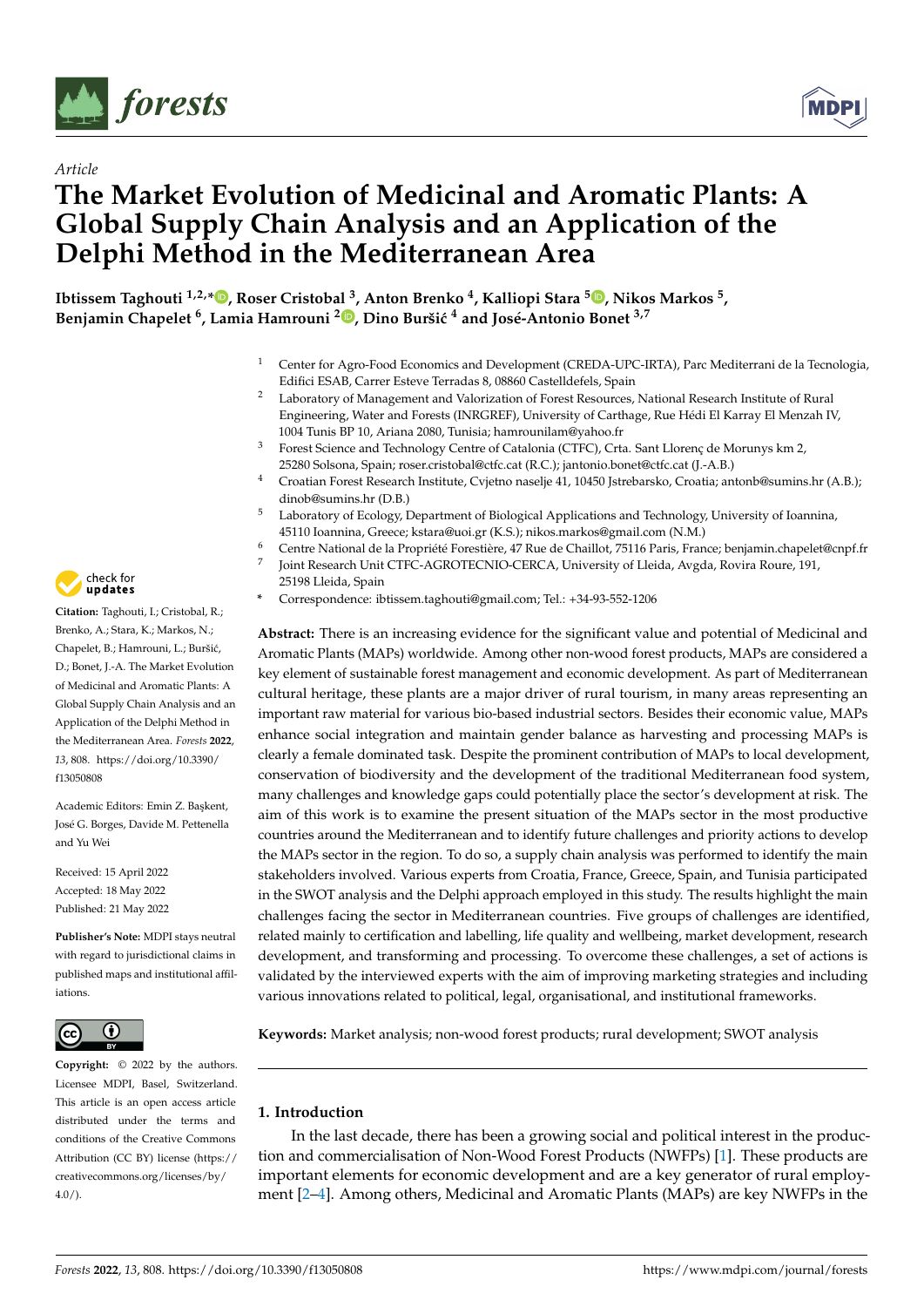Mediterranean area and contribute to society's well-being in many different manners [\[5\]](#page-10-3). MAPs comprise an important source of income to families living within forest areas [\[6–](#page-10-4)[8\]](#page-10-5), consolidate food security [\[2\]](#page-10-1), satisfy nutrition needs, and provide various medicinal remedies [\[9](#page-10-6)[,10\]](#page-10-7). For instance, almost 3 billion people use traditional herbs and medicines coming mainly from forest areas [\[11\]](#page-10-8), while there are at least 28,187 plant species that have been recorded as being of medicinal use [\[12\]](#page-10-9). MAPs, as well, form part of Mediterranean cultural heritage and spiritual life [\[5](#page-10-3)[,13\]](#page-10-10).

Mediterranean countries are endowed with wide range of favourable agroclimatic conditions that make them ideal for producing and collecting MAPs. Subsequently, there is an increasing demand for such raw materials around the Mediterranean, which can be explained by the long tradition of the use of plants [\[14,](#page-10-11)[15\]](#page-10-12), the strong interest in natural ingredients, healthy diets, and the need for more traditional products with strong cultural heritage [\[16](#page-10-13)[–18\]](#page-11-0).

MAPs are widespread in all Mediterranean countries, and are considered an important element of wild flora. These plants have always been employed in domestic preparations as natural remedies, beverages, confectionery and foods. The World Health Organisation has indicated that the majority of world's population in developing countries depends directly on MAPs for basic healthcare needs [\[19\]](#page-11-1). The importance of the use of MAPs in developed countries is also increasing; more than 25% of the population in the UK consumes herbal medicines regularly [\[19](#page-11-1)[,20\]](#page-11-2), while the corresponding percentage in Germany increases to 90%. Herbal medicines seem to be becoming increasingly popular in most "western" countries [\[13\]](#page-10-10). Several areas in the Mediterranean are characterised as being rich in MAP spices, including the Alps and Pyrenees, the Massif Central in France, Greece, and North Africa [\[21\]](#page-11-3), while the Mediterranean basin has been recognised as a global biodiversity hotspot [\[22\]](#page-11-4).

In North Africa, the collection of various MAP species occurs mainly from forest lands owned by the state. Almost all forest lands are public and managed by the forestry authority. Enterprises must go through a tendering procedure each year to buy harvesting rights in order to use these resources. Large private firms are the main buyers of harvesting rights, as a result of their high financial capacities to participate in the public tender and to perform sufficient price negotiations [\[23\]](#page-11-5). Meanwhile, small enterprises and start-ups struggle to take part in such tendering processes due to their lack of the necessary management skills and financial warranties [\[23\]](#page-11-5). In Spain, only a few wild MAP species are collected under tender procedures from public forests, and most MAP collection is conducted by private companies that use the resource in question and collect it from private and/or public forests [\[24\]](#page-11-6). In Greece, MAP cultivation was until recently very limited [\[25\]](#page-11-7), and overexploitation and irreversible damage to wild populations, mainly for trade, have been repeatedly reported by the state authorities (Forest Service) and reproduced in the mass media [\[26\]](#page-11-8).

Intense pressure is placed on these plants through excessive exploitation and unsustainable harvesting methods. Commonly, the economic value of MAPs is beyond statistics and foresight, and is often reported as an agricultural product or traded in informal markets. These plants can be either wild or cultivated [\[27–](#page-11-9)[32\]](#page-11-10).

In the Mediterranean area, various works have been published about the national context of the MAPs sector [\[23,](#page-11-5)[33](#page-11-11)[–39\]](#page-11-12), but to our knowledge, there is no previous work that involves a global analysis of the MAPs sector including researchers from various countries working simultaneously with the same methodological framework.

The main objective of this study is to analyse the current situation of the MAPs sector in the main Mediterranean supplier countries, the different challenges that the sector is facing, and the priority actions to guarantee the sector's expansion in the region. The analysis covers the main MAP-producing countries (France, Greece, Spain and Tunisia) and emerging Mediterranean countries such as Croatia. The analysis was performed on the basis of a Delphi survey carried out in the frame of the INCREDIBLE project [\(www.incredibleforest.net](www.incredibleforest.net) (accessed on 1 August 2021)), which collected the opinion of supply chain operators. The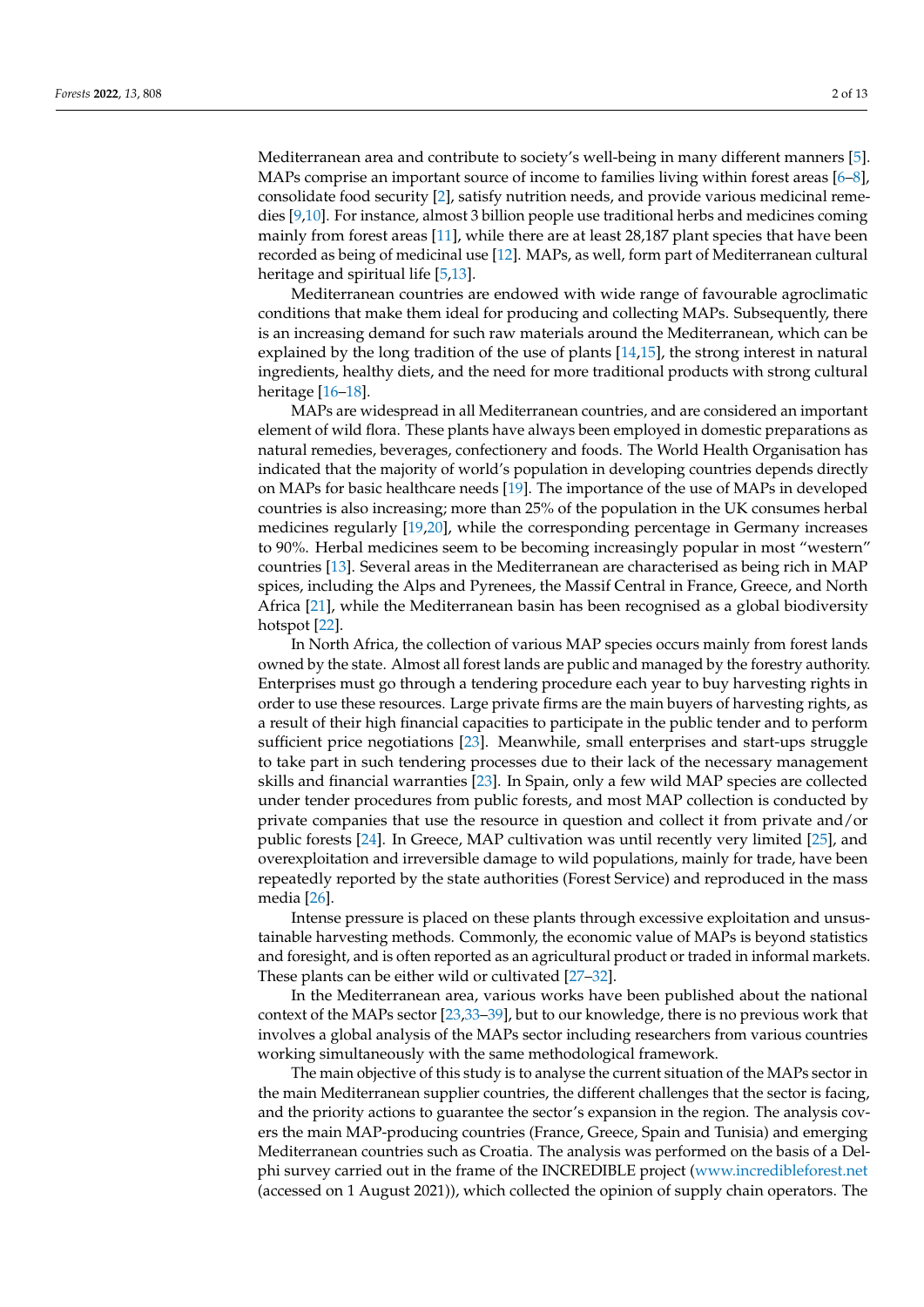collected information could be valuable for operators throughout the entire supply chain, including academics and policy makers, who usually only have a fragmented or partial vision of the MAPs sector.

# **2. Materials and Methods**

A Delphi survey was performed to handle the sector analysis of MAPs in various Mediterranean countries. This methodology is commonly employed to analyse market trends and to forecast sector evolution [\[40\]](#page-11-13). The Delphi survey methodology includes obtaining opinions from a structured group of individuals, which is the reason for the robustness of this methodology compared to when using unstructured groups [\[41\]](#page-11-14). Additionally, the Delphi method is considered a powerful tool for analysing market trends and forecasting sector evolution [\[42\]](#page-11-15).

The Delphi analysis started with the selection of an expert panel consisting of relevant stakeholders in the MAPs sector occupying different positions in the value chain from countries participating in the INCREDIBLE project (Spain, France, Italy, Croatia, Tunisia and Greece), as well as other participants from international organisations. A total of 23 expert panellists actively participated in the survey, with an unbalanced number of participants per country. The number of participants per country varied according to the development level of the MAPs supply chain and the dimensions of the sector in national economics. Various key stakeholders were interviewed during the Delphi process, which included two rounds, including producers, processors (industries and factories), producers' associations, final consumers, commercial intermediaries, protected area managers, technicians, and researchers.

Moreover, the outputs of workshops and other related participatory activities organised by the INCREDIBLE project were valued to elaborate the questionnaire in the first round of the Delphi survey. In 2018, 2019 and 2020, more than 150 people participated in the first scoping seminar organised in Tunisia and three regional workshops in Greece, Spain and Croatia.

The questionnaire during the first round included five parts, as follows: (1) General information: the first section was devoted to collecting general information about the respondent; (2) MAPs supply chain description: the second section provided a complete description of the MAPs supply chain; (3) SWOT analysis: the third section analysed the strengths, weaknesses, opportunities and threats in the sector; (4) Key challenges: the fourth section was developed to forecast future challenges in the sector; and (5) Future recommendations: the last section was devoted to identifying the main actions to be taken to increase sector resilience. Each expert individually answered the first round of the Delphi survey, and respondents were encouraged to answer only the questions related to those aspects in which they had expertise. During the Delphi survey process, the experts' identities were treated individually and anonymously.

The questionnaire during the first round included quantitative and qualitative questions, and the expert panellists were asked to rank the relevance of various statements about the MAPs sector (ranking between 0 and 10 to evaluate the relevance of the statement). Two initial lists of challenges and actions to be taken were also provided to experts to facilitate the ranking process and to avoid the redundancy of SWOT statements. The responses of experts were considered in order to reshape the questionnaire during the second round, and their opinions were considered in order to define future actions and effective policies that could be relevant to the sector. During the second round, each expert panellist was individually given their own scores, as well as the average score of all panellists, for each statement. To harmonise answers among participants, experts were asked to confirm their scores of the first round or to modify them in light of the average score among all panellists. The average and the standard deviation were calculated after each round for all rated statements by the expert panellists, and are presented in an aggregated way. Furthermore, a global statistical analysis was performed to explore experts' answers after finalising both rounds. To do so, the average and the standard deviation of each statement were calculated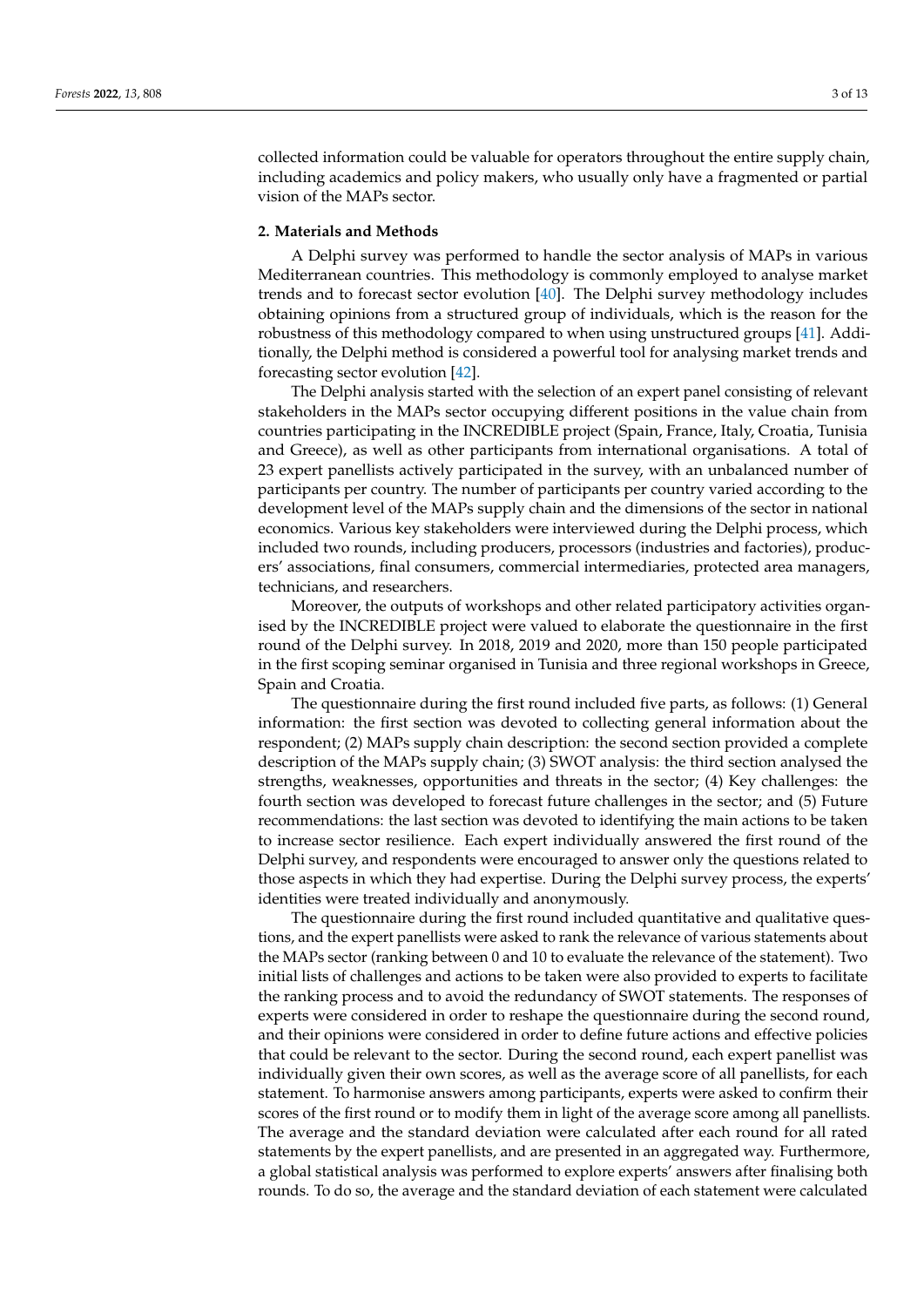and ranked to consider only responses with average marks higher than 7.5 (see Tables [1–](#page-3-0)[3\)](#page-5-0). To test the significance of difference between scores, we used the student's test calculated for each statement (H0: the average score is null; H1: the average score is different from 0).

<span id="page-3-0"></span>**Table 1.** Top five ranked strengths, weaknesses, opportunities, and threats identified by the MAPs expert panel at the end of the second round.

| <b>Statement</b>                                                                                                                                      | <b>SWOT Element</b> | Mark (SD)   | t-Values    |
|-------------------------------------------------------------------------------------------------------------------------------------------------------|---------------------|-------------|-------------|
| Local know-how with available local<br>distillation units                                                                                             | Strengths           | 8.50(1.51)  | 33.64 ***   |
| Picking allows production with no<br>additional costs                                                                                                 | Strengths           | 8.08 (1.44) | $20.20$ *** |
| Consumers become increasingly interested in<br>alternative and natural medicine                                                                       | Strengths           | 7.97 (1.46) | $19.53***$  |
| High added value products (essential oils,<br>food suplements, etc.)                                                                                  | Strengths           | 7.57(1.50)  | 13.02 ***   |
| Established organised value chain                                                                                                                     | Strengths           | 7.46 (2.07) | 18.82 ***   |
| Bad practices in collecting plants may result in<br>loss of biodiversity and destruction of habitat                                                   | Weaknesses          | 8.34 (1.66) | 30.88 ***   |
| Lack of organised national-EU plan to<br>promote MAPs                                                                                                 | Weaknesses          | 8.25(1.86)  | 23.43 ***   |
| Collectors have little information on plant<br>identification, phenology, good harvesting<br>and processing practices, and sustainable<br>management. | Weaknesses          | 8.21 (1.31) | $17.54$ *** |
| Lack of customer awareness on quality<br>of MAPs                                                                                                      | Weaknesses          | 8.20 (1.93) | 15.32***    |
| Lack of information about available resources<br>in production regions                                                                                | Weaknesses          | 8.15(1.68)  | $16.41***$  |
| Promoting the creation of collectors'<br>associations and cooperatives for the<br>processing of harvested plants                                      | Opportunities       | 9.00(0.78)  | $26.68$ *** |
| Consumers are looking substantially for local<br>and "traditional" products                                                                           | Opportunities       | 8.38(0.65)  | 22.54 ***   |
| Sector aligned with bio-economic strategies.                                                                                                          | Opportunities       | 8.31 (1.84) | 46.47***    |
| Easy access to local markets and short<br>marketing channels                                                                                          | Opportunities       | 8.29 (0.91) | $42.92$ *** |
| The demand for MAPs is rapidly increasing<br>given their various benefits for<br>human consumption                                                    | Opportunities       | 8.03 (1.24) | 33.92 ***   |
| Overexploitation                                                                                                                                      | Threats             | 9.21 (0.89) | 23.77 ***   |
| Lack of labour and permanent workers                                                                                                                  | Threats             | 8.75(0.62)  | $48.76$ *** |
| Competition with other countries where<br>production costs are lower                                                                                  | Threats             | 8.58(0.51)  | 57.74 ***   |
| Lack of knowledge about harvesting practices<br>and species                                                                                           | Threats             | 7.25(2.45)  | $10.23$ *** |
| Fluctuation in the price of essential oils                                                                                                            | Threats             | 7.22(1.72)  | 38.62 ***   |

Statements were evaluated by experts using a mark range between 0, non-relevant to 10, highly relevant. SD: standard deviation; \*\*\*: The level of statistical significance at 1%.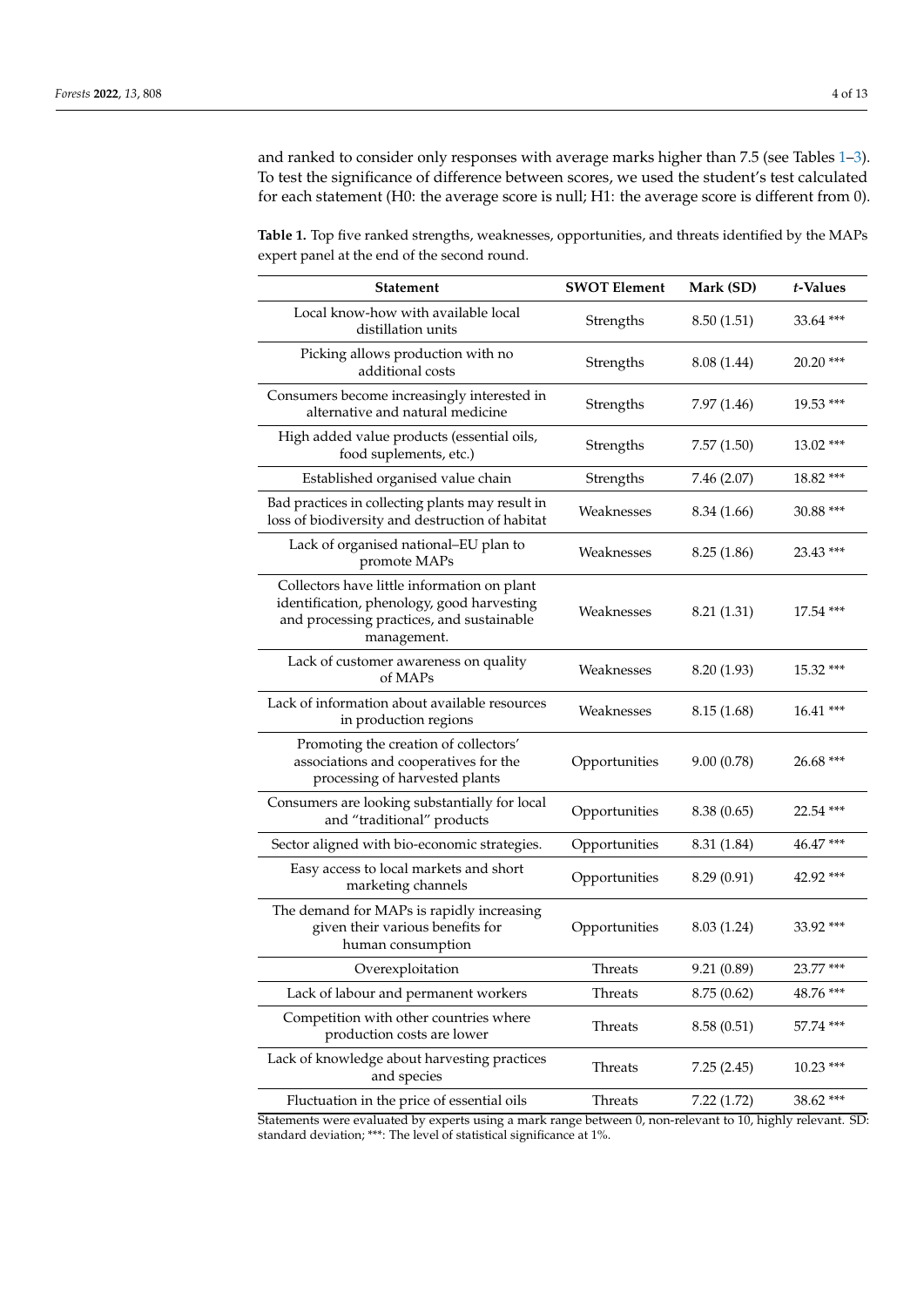| Challenge                                                                                                                                                                                                                                                                           | <b>Type of Challenge</b>         | Mark (SD)   | t-Values    |
|-------------------------------------------------------------------------------------------------------------------------------------------------------------------------------------------------------------------------------------------------------------------------------------|----------------------------------|-------------|-------------|
| It is very important to know the market very well                                                                                                                                                                                                                                   | Market development               | 9.13(1.30)  | 28.87***    |
| Promote the creation of producers' associations that establish<br>specifications for the harvesting of the main species, provide<br>training, interact with the industry and administration,<br>establish self-monitoring among their members, stimulate<br>business activity, etc. | Market development               | 9.13(1.50)  | 22.94 ***   |
| Training and dissemination to the final consumer                                                                                                                                                                                                                                    | Market development               | 9.00(0.85)  | 38.12***    |
| Design of new products and new formats for MAPs to promote<br>the local economy.                                                                                                                                                                                                    | Market development               | 8.14 (1.26) | 22.79 ***   |
| Development of networks between producers-pickers and<br>final consumers                                                                                                                                                                                                            | Market development               | 8.03(1.69)  | 27.17 ***   |
| Product branding or trademark development that links the<br>product with the geographical area of origin, tradition or<br>culture and history                                                                                                                                       | Market development               | 7.73(2.05)  | 41.24 ***   |
| Proper storage and processing of raw materials (this concerns<br>the quality aspects of the plant that reaches the final consumer)                                                                                                                                                  | Life quality<br>and wellbeing    | 8.24 (1.39) | 15.62 ***   |
| Getting recognition of traditional uses of MAPs. For this,<br>regulatory development is an important issue for the<br>whole chain                                                                                                                                                   | Life quality<br>and wellbeing    | 8.21 (1.42) | 25.90 ***   |
| Education on gastronomic and medicinal attributes of natural<br>herbs and plants                                                                                                                                                                                                    | Life quality<br>and wellbeing    | 7.78 (1.83) | 20.67***    |
| Education on picking AMPsfrom nature                                                                                                                                                                                                                                                | Life quality<br>and wellbeing    | 7.41(2.18)  | 34.45 ***   |
| Increasing quality of life in line with usage of natural resources                                                                                                                                                                                                                  | Life quality<br>and wellbeing    | 6.97(2.64)  | 21.59 ***   |
| Training people in the collection and processing (drying and<br>distilling) of MAPs according to the GACP's guidelines                                                                                                                                                              | Research development             | 9.00(0.96)  | 29.98 ***   |
| Sustainable preservation of wild species population. MAPs<br>exploitation and proper ecosystem management and<br>conservation can stand together                                                                                                                                    | Research development             | 8.74 (1.80) | 32.05***    |
| Knowledge dissemination and training                                                                                                                                                                                                                                                | Research development             | 8.24 (1.58) | 41.00***    |
| Improving cultivation techniques                                                                                                                                                                                                                                                    | Research development             | 8.23(2.65)  | 35.05 ***   |
| Development of potential alternative uses and applications<br>(e.g., application of MAPs in crop protection)/Explore new<br>applications of MAPs in many different fields/Research into<br>new MAPs-based products and new formats                                                  | Research development             | 8.20 (0.77) | $11.20$ *** |
| Biodiversity conservation                                                                                                                                                                                                                                                           | Certification and<br>labelling   | 8.22 (2.49) | 16.55***    |
| To make different information on certification easily reachable<br>and understandable                                                                                                                                                                                               | Certification and<br>labelling   | 7.78(2.38)  | 18.96 ***   |
| To develop a common traceability system                                                                                                                                                                                                                                             | Certification and<br>labelling   | 7.69(2.40)  | 19.88 ***   |
| Certify local ecotypes or wild populations                                                                                                                                                                                                                                          | Certification and<br>labelling   | 7.42 (1.94) | 19.85***    |
| Overcoming gaps in legislation between different countries                                                                                                                                                                                                                          | Certification and<br>labelling   | 7.18(2.53)  | 22.02 ***   |
| Equipment and machinery available small or artisan producers                                                                                                                                                                                                                        | Transformation and<br>processing | 8.66 (1.43) | $11.20***$  |
| Contribution of the raw material quality (organic or<br>conventional) to the quality of essential oils and extracts                                                                                                                                                                 | Transformation and<br>processing | 8.63(1.36)  | 25.27 ***   |
| Valorisation of the by-products produced in the distillation and<br>drying processes                                                                                                                                                                                                | Transformation and<br>processing | 7.43(1.91)  | 23.58 ***   |

<span id="page-4-0"></span>**Table 2.** Top ranked challenges of the MAPs sector identified by the panellists at the end of the second Delphi round.

Statements were evaluated by experts using a mark range between 0, non-relevant to 10, highly relevant. SD: standard deviation; \*\*\*: The level of statistical significance at 1%.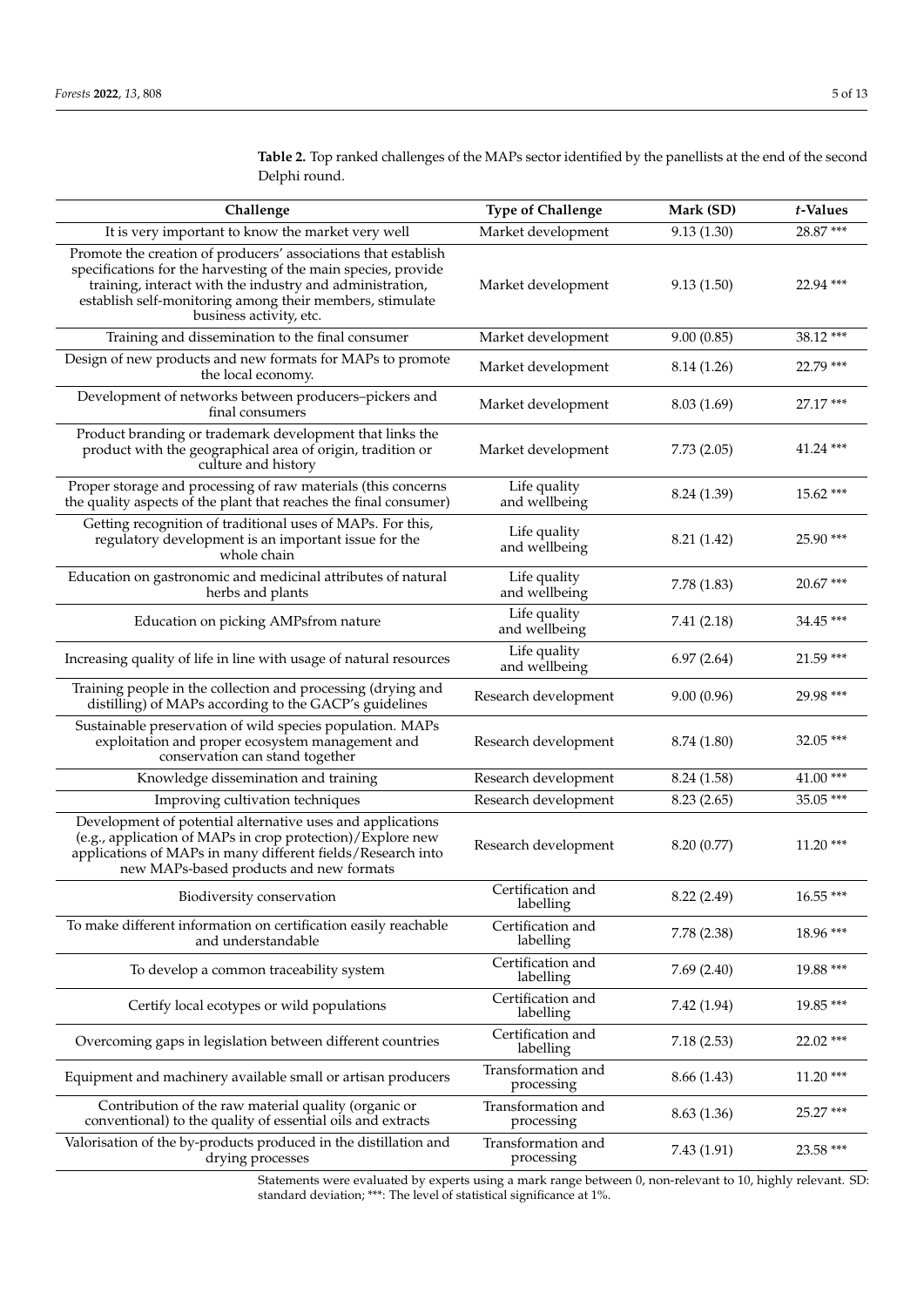| <b>Prioritised Actions to Be Taken</b>                                                                                                                              | Mark (SD)   | t-Values    |
|---------------------------------------------------------------------------------------------------------------------------------------------------------------------|-------------|-------------|
| Harmonising wild harvesting regulations in each country                                                                                                             | 8.26(1.09)  | $44.66$ *** |
| Promoting new associationism formulas (cooperatives,<br>development groups, etc.) to share production costs, services<br>and knowledge between all the stakeholders | 8.24 (1.50) | $33.93$ *** |
| Implementing specific management plans to protect main<br>species collected in public production areas                                                              | 8.22(1.40)  | $35.34$ *** |
| Protecting threatened species through promoting a<br>collaborative forest management plan to raise awareness<br>among private forest owners and MAP collectors      | 7.92(1.50)  | $31.67***$  |
| Organising a regular course for collectors from all territories in<br>each country to promote sustainable harvesting practices                                      | 7.95(1.31)  | $36.86$ *** |
| Promoting the traditional use of MAPs among end consumers                                                                                                           | 7.70 (1.85) | $25.27***$  |
| Implementing the certification of good practices of wild MAPs                                                                                                       | 7.51(2.08)  | $30.69$ *** |

<span id="page-5-0"></span>**Table 3.** Top prioritised actions to be taken in the MAPs sector identified by expert panel at the end of the second round (only marks higher than 7.5 are considered in the table).

Statements were evaluated by experts using a mark range between 0, non-relevant to 10, highly relevant. SD: standard deviation; \*\*\*: The level of statistical significance at 1%.

During previous INCREDIBLE workshops and events, participants identified the main stakeholders in the MAP supply chain and an initial version was presented to the expert panellist. A short description of the supply chain was associated with the stakeholder map to describe the product flow. Experts were called on to validate and improve the proposed supply chain in consideration of the national particularities of each country in the studied area. After collecting suggestions during the first round, the improved supply chain was presented for confirmation in the second round.

# **3. Results**

# *3.1. Description of the Supply Chain*

As illustrated in Figure [1,](#page-6-0) MAP commercialisation involves a complex network of activities starting from wild plant harvesting, first transformation, processing, packaging, and commercialisation to final consumers. Several stakeholders are involved in the MAPs supply chain. The presence of various stakeholders and many intermediaries can reduce transparency and put coordination between actors at risk. Collectors were recognised as the most important element in the supply chain, harvesting vegetable material from forest areas (public or private). This group includes the local population (self-employed workers), organised into cooperatives or working independently, agricultural development groups, and private companies. These collectors often carry out the first transformation (distillation, drying or extraction) in order to obtain a commercial product that they can sell to wholesalers of plants or essential oils (i.e., the processing industry). Sometimes, collectors produce commercial end products that go directly to the final consumer or through specialised retailers or outlets.

For some species (examples of the most representative wild harvested species in the Mediterranean area include *Crataegus monogyna, Calendula officinalis, Cistus incanus, Daphne laureola, Lavandula angustifolia, Matricaria chamomilla, Origanum vulgare, Primulaveris, Rosa canina, Salvia rosmarinus , Sideritis raeseri, Sideritis scardica, Thymbra capitata*, and *Thymus vulgaris*), collectors sell the plant material (dried or fresh) directly to laboratories or retailers to be packed and sold directly to the final consumer or to the user industry. The MAPs industry, or processing industry, usually receives the processed raw material from the collectors, or it can also receive the fresh or semi-dried plant material from the collectors and complete the first transformation process themselves. These wholesalers process the raw material (essential oils, dried plants, or extracts) and prepare it to be offered to MAP derivative consumers (i.e., the user industry). The MAP derivative consumers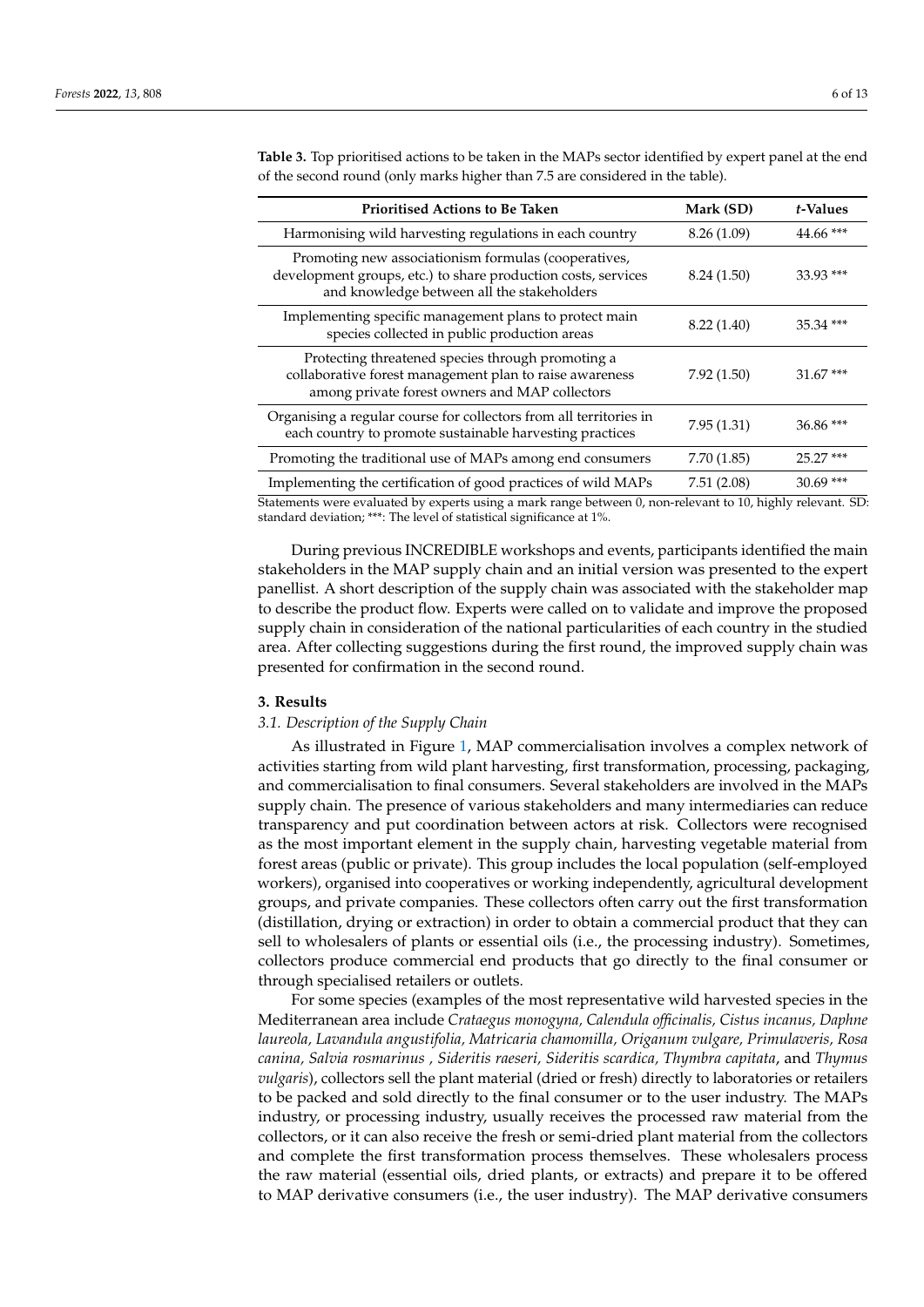<span id="page-6-0"></span>or user industry integrate the essential oils, dried plants, natural extracts, essences, etc., as raw materials in other products within the food industry, pharmaceutical industry, cosmetics, agrochemical, etc). Wholesalers in this case are usually large firms with extensive financial capacities.



Economic transaction

(\*) Picking permits

2. Essential oil or essences, extracts, dried plant conditioned, ….

3. Final products made by MAPs

**Figure 1.** Description of the MAP supply chain developed during the INCREDIBLE events and **Figure 1.** Description of the MAP supply chain developed during the INCREDIBLE events and validated by the MAP panel of experts by means of the Delphi survey methodology. validated by the MAP panel of experts by means of the Delphi survey methodology.

Final consumers are the users that consume various products and services made based on wild harvested plants. Mediterranean consumers are increasingly aware of the importance of product certification and labelling for achieving higher transparency regarding product origin and for supporting the sustainable harvesting of wild plants. Sometimes, retailers deal directly with collectors regarding species to be collected or final products to be made. Public authorities appointed by various administrations (forestry, agricultural, health, or industries with technical and control aspects), the academic and research sector, and training organisms are involved throughout the entire supply chain. Other important stakeholders, namely, "certification entities" and "providers of services or products", are involved throughout the chain. Brokers and traders buy and sell at different stages of the value chain and operate at national and international levels.

In summary, the supply chain operates with little vertical integration and almost as little horizontal collaboration. Collectors have limited access to end-market information, receive few benefits in comparison with other actors, and are the least integrated in the value

<sup>1.</sup> MAPs transformed mainly in essential oils, dried plants or natural extracts.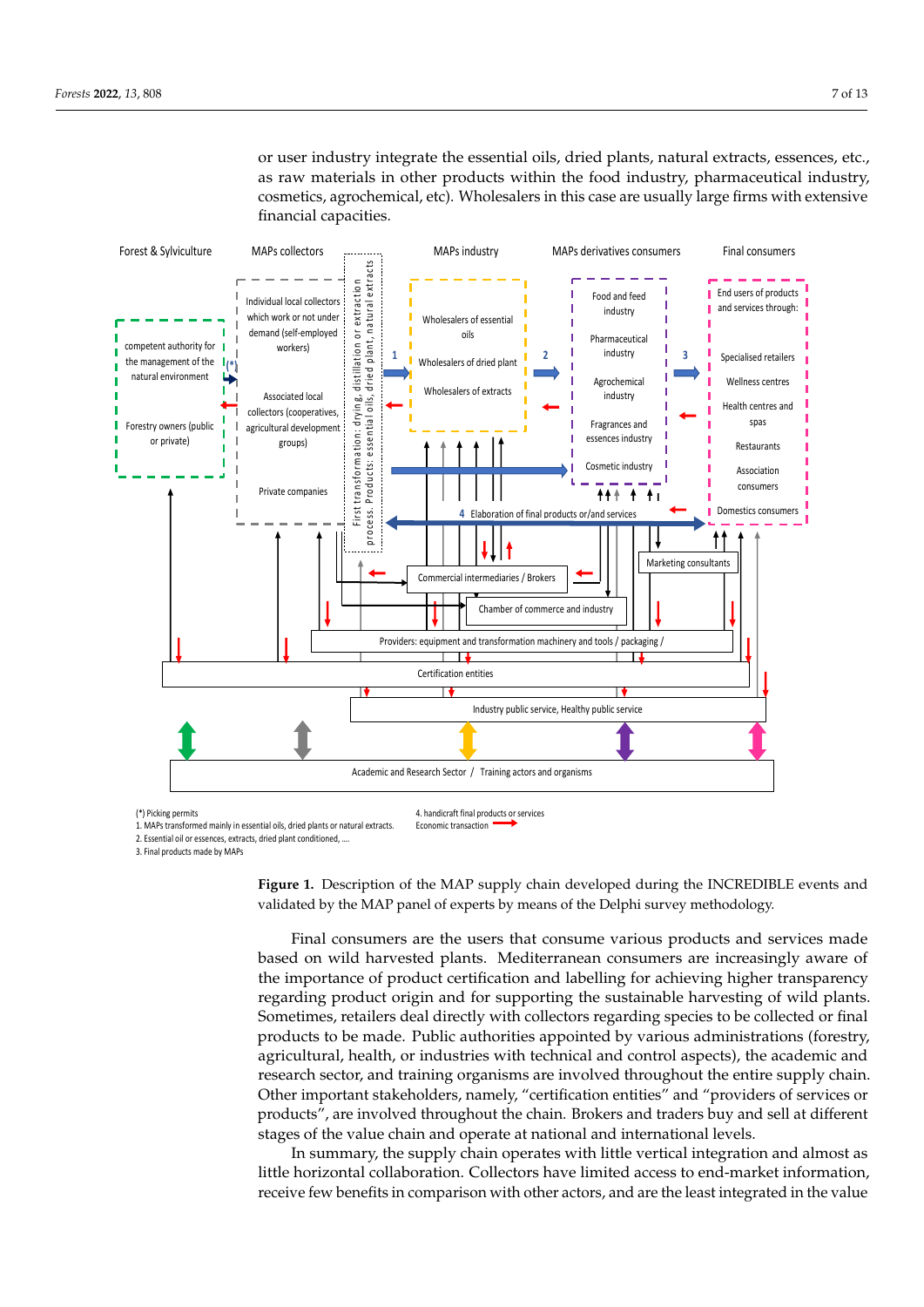chain. Moreover, interaction between researchers (the academic sector) and processors that could valorise research outputs is almost absent.

### *3.2. SWOT Analysis of the MAPs Sector*

The SWOT tool includes four analyses of Strengths (S), Weaknesses (W), Opportunities (O), and Threats (T). The five most important strengths of the MAPs sector at the end of the second round are presented in Table [1.](#page-3-0) The MAPs sector is a very dynamic one: there is an established production network and various distillation units in production areas around the Mediterranean region. Collectors, who are represented mainly by the local population, and small enterprises dominate production techniques and possess important experience in plant harvesting, drying, and distillation. Moreover, the additional cost of setting up a small distillation unit is quite affordable, making the sector an attractive economic activity for small enterprises and start-ups.

# *3.3. Challenges Facing the MAPs Sector*

Challenges were classified into five clusters: market development, life quality and wellbeing, research development, certification and labelling, and transformation and processing (Table [2\)](#page-4-0). The interviewed experts agreed that one of the most relevant challenges in the MAPs sector is how to expand the market and to increase the demand among consumers for these natural products. Experts highlighted that product branding and formal producer organisations (cooperatives, agricultural development group, associations, etc.) are among the most important challenges in developing the market.

Despite the high appreciation of MAPs among Mediterranean consumers, there is still a need to work on product branding and certification. The geographical origin and the cultural value of these plants are considered to be very important criteria in the decision to purchase, and consumers place a lot of importance on the product origin, the people behind the product, and on tradition. Various certification schemes can be implemented in the case of MAPs, such as forest management certification, social certification, organic certification, product quality certification, and the certification of origin. These certification schemes are of great importance in reflecting the sustainable use of forest resources in harvesting areas, ensuring that labour conditions are acceptable and that benefits are equally shared among the people involved in harvesting and processing, differentiating wild MAPs from cultivated plants with synthetic fertilisers and pesticides, and highlighting product quality and origin.

The business world is a very dynamic environment, which makes achieving high revenues with permanent growth difficult: two main challenges face entrepreneurs in the MAPs sector: determining the territory that is most suitable for their sales, and working out how to distribute the product. To answer these questions, entrepreneurs should know the market very well, as well as its peculiarities and trends, in order to be able to predict changing market conditions and economic hardships. Export marketing performance and business strategy should be developed in consideration of the product specifics in order to overcome high costs of production and price uncertainties, and to adapt easily to the changing buying trends of consumers.

At the same time, training wild MAP collectors and processors according the Good Agricultural and Collection Practice (GACP) guidelines to maintain the natural resources and the habitats, is equally a challenge.

### *3.4. Actions for Developing the MAPs Sector and Guaranteeing Its Resilience*

The prioritised actions to be taken in order to reinforce the MAPs sector are elaborated based on the sectorial analysis performed by the expert panellists (Table [3\)](#page-5-0). Those experts agreed on the importance of establishing harmonised harvesting regulations in each country that support the protection of wild plants. Another large-scale action that was indicated by experts is to encourage the organisation of wild plant harvesters into associations, cooperatives, and development groups. This was advised by experts to reduce production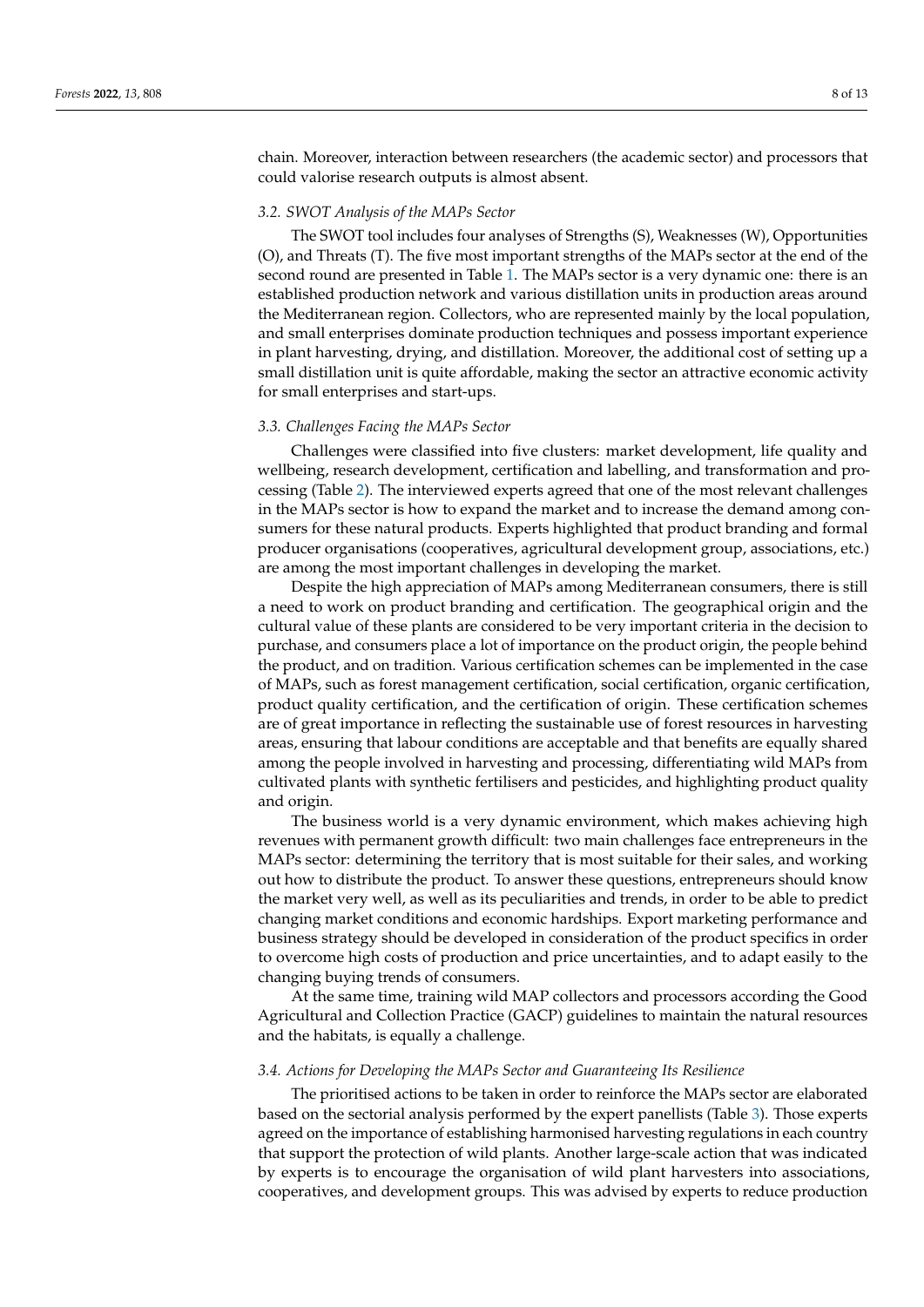costs and to share knowledge among all members. This recommendation is very effective, especially in the case of small producers, where production costs are very important. The MAPs sector also needs a global management plan to protect threatened species and to avoid overexploitation of specific plants in public or private production areas. In this sense, there is a high level of consensus about the importance of implementing periodic training and courses for MAP collectors to avoid habitat and related biodiversity losses.

# **4. Discussion**

In this study, the MAPs supply chain was described, and the main stakeholders identified. The MAPs supply chain is characterised by the informal nature of its upstream base (including some collectors without permits), while being better organised and having more formally structured stakeholders downstream (processors, wholesalers, and retailers). Despite the growth and development of the MAPs sector around the Mediterranean [\[43\]](#page-12-0), several gaps and difficulties were identified in the case of all considered countries in this study that put the development of the sector at risk. Policymakers and the private sector are affected by this, and should collaborate to resolve these concerns and to address further identified challenges. The interviewed experts agreed that MAPs could be an excellent element for improving the livelihood of the local population and creating new job opportunities, especially for women and young people [\[44\]](#page-12-1). However, serious concerns were voiced about market development. The panel of experts highlighted the importance of creating clusters and associations among local producers, harvesters, and processors in order to dismantle the major barriers related to accessing the market.

Nowadays, a wide range of MAPs are used and enjoyed worldwide to promote a healthy lifestyle [\[45\]](#page-12-2). For instance, Mediterranean species have brought many benefits to society (in the areas of medicines, food flavouring, beauty, etc.) and are often related to local traditional ecological knowledge and cultural heritage [\[46–](#page-12-3)[48\]](#page-12-4). However, these advantages are often not recognised, and there are many consumers still not aware of the traditional uses of MAPs or their economic value. Education and training on the gastronomic and medicinal attributes of natural herbs and plants were identified by the panel of experts as ways of addressing the lack of knowledge among consumers about these products. In addition, much effort is still needed to combine knowledge and expertise in plant science to explore alternative uses of MAPs and to promote new bio-based products. Nevertheless, the experts highlighted that promoting the production of MAP-based products should be coordinated with sustainable management of wild plant habitats [\[49\]](#page-12-5). The Mediterranean has been characterised as a biodiversity hotspot, with exceptional numbers of endemic plants [\[50\]](#page-12-6); for example, in Greece, more than 7000 native plant taxa occur, with 22% being endemic [\[22](#page-11-4)[,51\]](#page-12-7). This diversity requires the inclusion of conservation priorities in management, as overexploitation or fatal damage to aromatic plants caused by the use of inappropriate harvesting methods has very frequently been reported [\[26\]](#page-11-8). This is a global phenomenon, as 13% (723 species) of the plants with a documented use (25,791 species) are listed on the IUCN Red List of Threatened species [\[52\]](#page-12-8). The decline and loss of wild MAPs is due to the combined impacts of overexploitation climate change. The latter is cited as being among the most serious threats to the MAPs sector in the Mediterranean area. The ability to meet the challenges presented by climate change depends on how society will act to conserve existing biodiversity and preserve threatened species in this endangered area [\[53–](#page-12-9)[55\]](#page-12-10).

The experts agreed on the importance of improving the commercial raw material (essential oils, dried plants, etc.) by implementing targeted training for producers and harvesters to upgrade their skills in the distillation and drying process. Experts confirmed that excellent final products are obtained by using adequate equipment in the transformation process, as well as high-quality raw material. Accordingly, there is an urgent need to promote the certification of MAPs and improve the traceability of the final products, to valorise sustainable harvesting, and to provide complete information for consumers about the purchased product.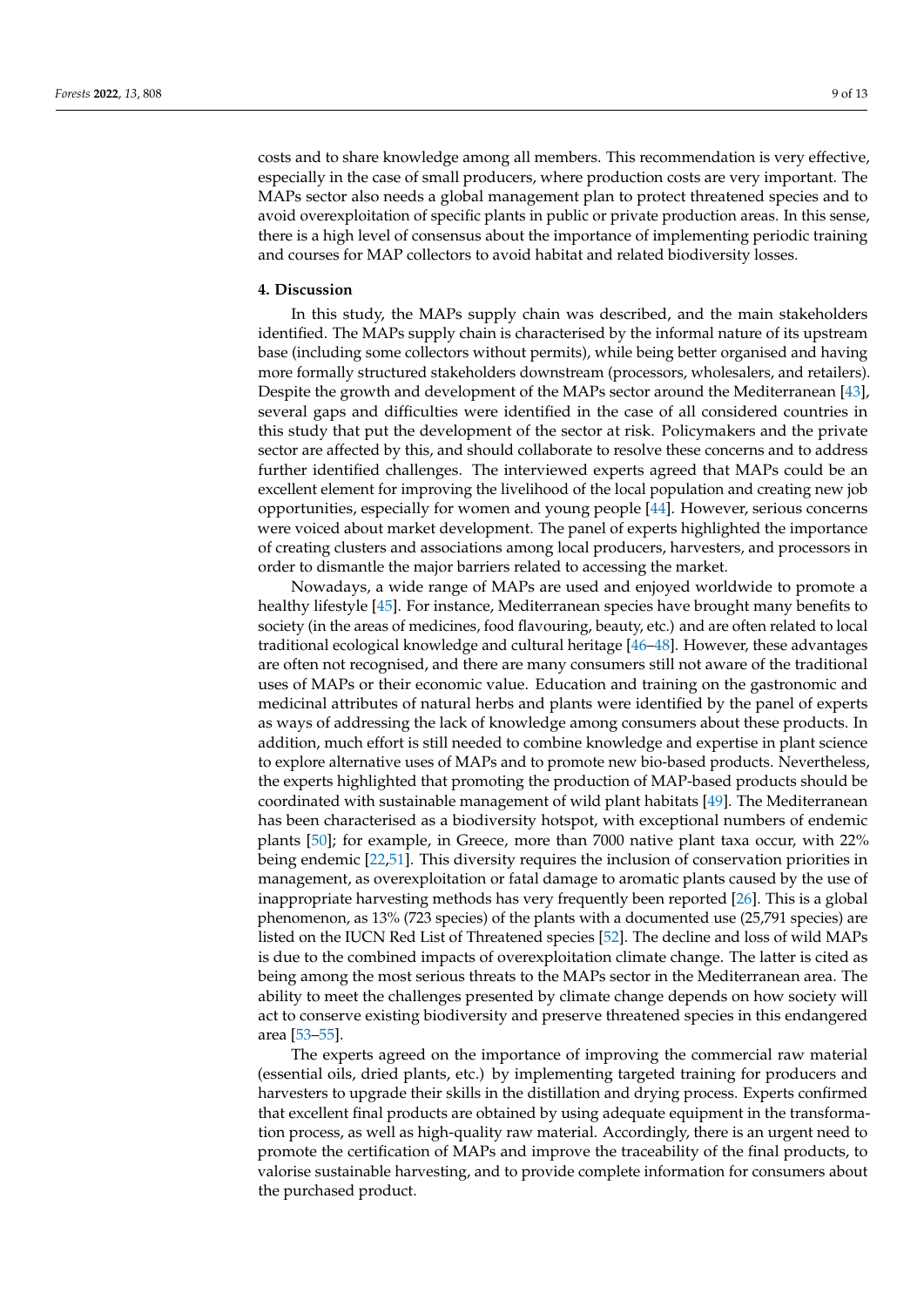In each country, the experts highlighted the importance of implementing harmonised wild harvesting regulations, promoting new associationism formulas among producers and harvesters, starting periodic training for harvesters, and creating specific management plans for threatened production areas of wild plants.

# **5. Conclusions**

In this study, a Delphi analysis was performed with a panel of 23 MAPs experts from among the Mediterranean countries. The experts agreed that the sector presented many advantages in light of the increasing demand for MAP-based products, the existence of important local and traditional know-how, and the developed supply chain in all Mediterranean countries. Even though the MAPs sector promises to be a very profitable one, many difficulties were identified, such as bad practices with respect to collecting plants, which may lead to loss of biodiversity and destruction of habitats.

On the basis of the research results, it was confirmed that deeper insights into the issues regarding the picking and processing of MAPs, as well as into their trade, are important to be able to analyse policy framework and legal issues with the aim of avoiding serious barriers and ensuring better use of these valuable products. Furthermore, there is an urgent need to involve other interest groups to raise awareness among harvesters about the endangered species. Regarding the issue of entrepreneurship support, small and medium enterprises present an important potential for fostering employment and income growth in the Mediterranean area, and should be supported by national authorities.

The increasing interest of Mediterranean consumers in MAP products is an important opportunity to overcome existing challenges. Therefore, policy makers should prioritise actions to improve the sector, starting from the upstream base of the supply chain (legislation regarding collection permits, management plans, clustering producers, etc.) and moving through to the downstream (raising consumer awareness about the value and origin of these products, implementing controls of quality and origin, and social certification). This research confirmed that many amendments need to be implemented in the Mediterranean area, given the rich biodiversity in this region, yet the policies concerning this sector should be improved by implementing regular training for harvesters. Sustainable collection can be achieved through two important elements: an adequate legal framework for forest land tenure (private and public lands); and extensive training and skills development. For instance, it is necessary to prepare more participatory workshops and training for collectors before harvesting. At the Mediterranean level, there is a need to develop a long-term strategy for improving the situation of collectors, as a marginalised group in the supply chain, so that the laws and international standards can be implemented supporting the production of high-quality products. Moreover, establishing a network of harvesters could be a strategy for upgrading their bargaining power in the market and reducing the costs related to equipment purchasing. Collecting, processing and commercialising MAPs is a good opportunity to valorise the traditional knowledge possessed by rural populations living within forest areas and to implement co-management approaches in forest areas. Nevertheless, the majority of the population in forest and rural areas face many barriers related to market access and insufficient capital for investment.

In summary, innovations in the MAPs sector are scarce, are commonly controlled by a small number of companies, and are rarely supported by the institutional system in Mediterranean countries. At the product level, many efforts should be devoted to promoting new uses for MAPs and raising awareness among consumers. In addition, process innovation is an asset for introducing new harvesting methods in order to reduce costs and improve product quality. New marketing approaches are needed to meet consumer expectations (e.g., with respect to design, packaging, and new distribution channels). Implementing joint marketing strategies is very important to ensure better horizontal cooperation among small producers and better vertical integration. These organisational innovations can contribute significantly to securing a higher value added for harvesters and to allow better traceability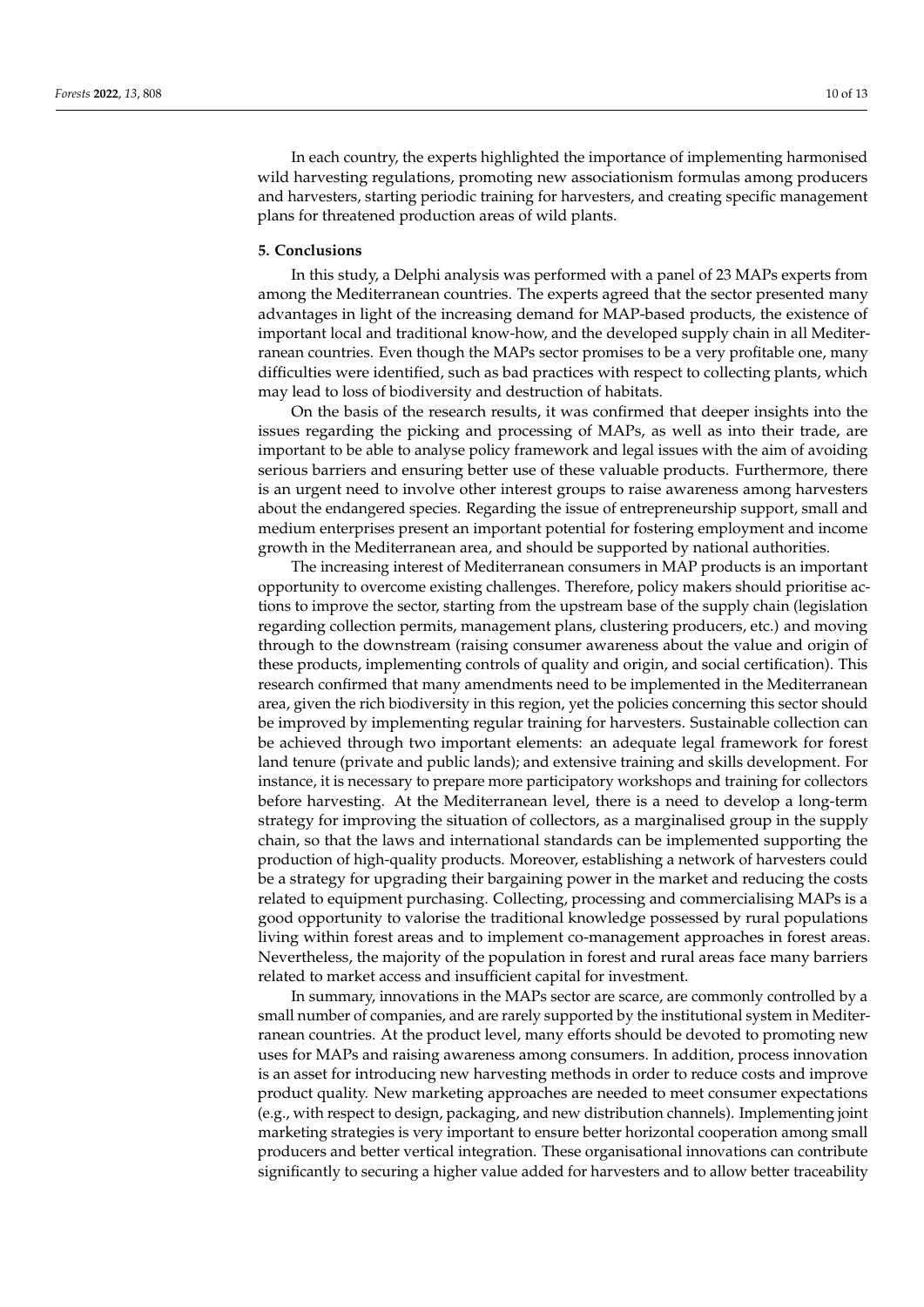and certification of their products. However, there is still a lot of work to do to identify adapted political, institutional, and social innovations in the Mediterranean area.

**Author Contributions:** I.T., R.C. and J.-A.B.: Estimation and results processing; I.T., R.C., K.S., N.M., A.B., L.H., D.B., and B.C.: Data collection; I.T.: Creation and presentation of the manuscript; I.T. and J.-A.B.: Methodology and conceptualisation; All authors: Validation, verification, and review editing. All authors have read and agreed to the published version of the manuscript.

**Funding:** This research was developed within the framework of the project "Innovation Networks of Cork, Resins and Edibles in the Mediterranean basin"—INCREDIBLE. This project has received funding from the European Union's Horizon 2020 research and innovation programme under grant agreement No. 774632. The authors gratefully acknowledge also the support provided by the project "Eating the wild: Improving the value-chain of Mediterranean Wild Food Products (WFP)"—Wild Food (Reference Number: 2019-SECTION2-29).

**Institutional Review Board Statement:** Not applicable.

**Informed Consent Statement:** Not applicable.

**Data Availability Statement:** The data presented in this study are available upon request from the corresponding author.

**Acknowledgments:** The authors gratefully acknowledge John M. Halley (University of Ioannina), who reviewed the last draft version of the paper and provided language editing.

**Conflicts of Interest:** The authors have declared that no competing interest exist.

#### **References**

- <span id="page-10-0"></span>1. Sheppard, J.P.; Chamberlain, J.; Agúndez, D.; Bhattacharya, P.; Chirwa, P.W.; Gontcharov, A. Sustainable forest management beyond the timber-oriented status quo: Transitioning to co-production of timber and non-wood forest products—A global perspective. *Curr. For. Rep.* **2020**, *6*, 26–40. [\[CrossRef\]](http://doi.org/10.1007/s40725-019-00107-1)
- <span id="page-10-1"></span>2. Taghouti, I.; Ouertani, E.; Guesmi, B. The Contribution of Non-Wood Forest Products to Rural Livelihoods in Tunisia: The Case of Aleppo Pine. *Forests* **2021**, *12*, 1793. [\[CrossRef\]](http://doi.org/10.3390/f12121793)
- 3. Weiss, G.; Emery, M.R.; Corradini, G.; Živojinović, I. New values of non-wood forest products. *Forests* 2020, 11, 165. [\[CrossRef\]](http://doi.org/10.3390/f11020165)
- <span id="page-10-2"></span>4. Mutke, S.; Bonet, J.A.; Calado, N.; Calvo-Simon, J.; Taghouti, I.; Redondo, C.; Martínez de Arano, I. Innovation networks on Mediterranean non wood forest products. *J. Innov. Sci. Eng.* **2019**, *3*, 1–10. [\[CrossRef\]](http://doi.org/10.38088/jise.498559)
- <span id="page-10-3"></span>5. Martínez de Arano, I.; Maltoni, S.; Picardo, A.; Mutke, S. *Non-Wood Forest Products for People, Nature and the Green Economy. Policy Priorities for Europe. A White Paper Based on Lessons Learned from around the Mediterranean*; EFI and FAO: Barcelona, Spain, 2021. [\[CrossRef\]](http://doi.org/10.36333/k2a05)
- <span id="page-10-4"></span>6. Kar, S.P.; Jacobson, M.G. NTFP income contribution to household economy and related socio-economic factors: Lessons from Bangladesh. *For. Policy Econ.* **2012**, *14*, 136–142. [\[CrossRef\]](http://doi.org/10.1016/j.forpol.2011.08.003)
- 7. Belcher, B.; Ruíz-Pérez, M.; Achdiawan, R. Global patterns and trends in the use and management of commercial NTFPs: Implications for livelihoods and conservation. *World Dev.* **2005**, *33*, 1435–1452. [\[CrossRef\]](http://doi.org/10.1016/j.worlddev.2004.10.007)
- <span id="page-10-5"></span>8. Mahapatra, A.K.; Albers, H.J.; Robinson, E.J. The impact of NTFP sales on rural households' cash income in India's dry deciduous forest. *Environ. Manag.* **2005**, *35*, 258–265. [\[CrossRef\]](http://doi.org/10.1007/s00267-003-8203-9)
- <span id="page-10-6"></span>9. Heubach, K.; Wittig, R.; Nuppenau, E.A.; Hahn, K. The economic importance of non-timber forest products (NTFPs) for livelihood maintenance of rural West African communities: A case study from northern Benin. *Ecol. Econ.* **2011**, *70*, 1991–2001. [\[CrossRef\]](http://doi.org/10.1016/j.ecolecon.2011.05.015)
- <span id="page-10-7"></span>10. Ambrose-Oji, B. The contribution of NTFPs to the livelihoods of the 'forest poor': Evidence from the tropical forest zone of south-west Cameroon. *Int. For. Rev.* **2003**, *5*, 106–117. [\[CrossRef\]](http://doi.org/10.1505/IFOR.5.2.106.17420)
- <span id="page-10-8"></span>11. World Health Organization. *WHO Traditional Medicine Strategy: 2014–2023*; World Health Organization: Geneva, Switzerland, 2013.
- <span id="page-10-9"></span>12. Allkin, B. Chapter Useful Plants: Medicines At Least 28,187 Plant Species are Currently Recorded as Being of Medicinal Use. In *State of the World's Plants 2017*; Royal Botanic Gardens, Kew: Richmond, UK, 2017.
- <span id="page-10-10"></span>13. Shackleton, C.M.; Pandey, A.K. Positioning non-timber forest products on the development agenda. *For. Policy Econ.* **2014**, *38*, 1–7. [\[CrossRef\]](http://doi.org/10.1016/j.forpol.2013.07.004)
- <span id="page-10-11"></span>14. Blondel, J.; Aronson, J. *Biology and Wildlife of the Mediterranean Region*; Oxford University Press: New York, NY, USA, 1999.
- <span id="page-10-12"></span>15. Baumann, H. *Greek Wild Flowers and Plant Lore in Ancient Greece*; The Herbert Press: London, UK, 1993.
- <span id="page-10-13"></span>16. Ba¸ser, K.H.C. New trends in the utilization of medicinal and aromatic plants. In *III WOCMAP Congress on Medicinal and Aromatic Plants—Volume 2: Conservation, Cultivation and Sustainable Use of Medicinal and Aromatic Plants*; ISHS Acta Horticulturae 676; ISHS: Leuven, Belgium, 2003; pp. 11–23.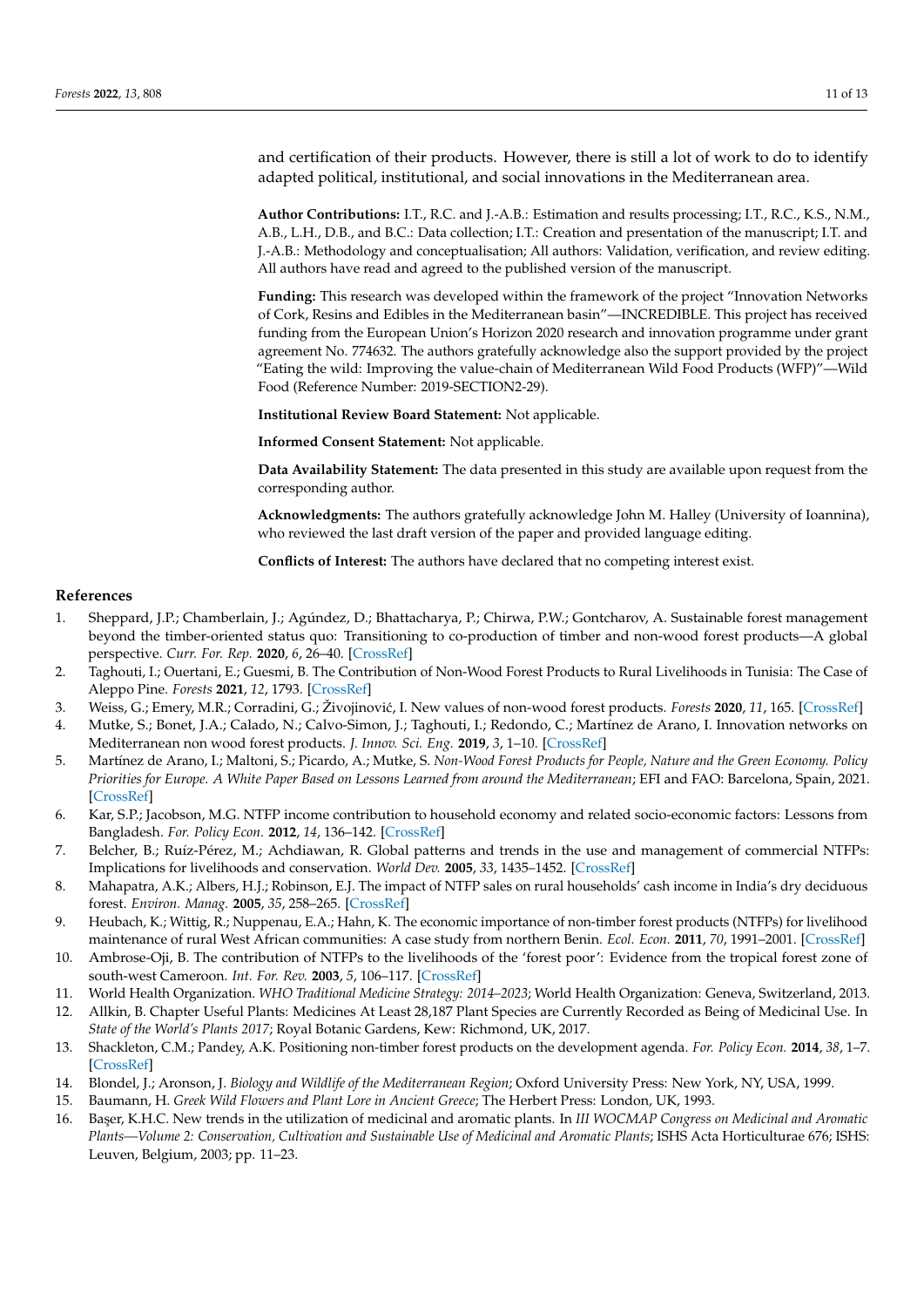- 17. Pardo-de-Santayana, M.; Tardío, J.; Blanco, E.; Carvalho, A.M.; Lastra, J.J.; San Miguel, E.; Morales, R. Traditional knowledge of wild edible plants used in the northwest of the Iberian Peninsula (Spain and Portugal): A comparative study. *J. Ethnobiol. Ethnomed.* **2007**, *3*, 27. [\[CrossRef\]](http://doi.org/10.1186/1746-4269-3-27) [\[PubMed\]](http://www.ncbi.nlm.nih.gov/pubmed/17555572)
- <span id="page-11-0"></span>18. Seeland, K.; Staniszewski, P. Indicators for a European cross-country state-of-the-art assessment of non-timber forest products and services. *Small-Scale For.* **2007**, *6*, 411–422. [\[CrossRef\]](http://doi.org/10.1007/s11842-007-9029-8)
- <span id="page-11-1"></span>19. Vines, G. *Herbal Harvests with a Future: Towards Sustainable Sources for Medicinal Plants; Plantlife International: Salisbury, UK, 2004.*
- <span id="page-11-2"></span>20. Craker, L.E.; Gardner, Z. Sustaining the harvest: Challenges in MAP production and markets. In *III WOCMAP Congress on Medicinal and Aromatic Plants—Volume 2: Conservation, Cultivation and Sustainable Use of Medicinal and Aromatic Plants*; ISHS Acta Horticulturae 676; ISHS: Leuven, Belgium, 2003; pp. 25–30.
- <span id="page-11-3"></span>21. Allen, D.; Bilz, M.; Leaman, D.J.; Miller, R.M.; Timoshyna, A.; Window, J. *European Red List of Medicinal Plants*; Publications Office of the European Union: Luxembourg, 2014; p. 63.
- <span id="page-11-4"></span>22. Kougioumoutzis, K.; Kokkoris, I.P.; Panitsa, M.; Kallimanis, A.; Strid, A.; Dimopoulos, P. Plant endemism centres and biodiversity hotspots in Greece. *Biology* **2021**, *10*, 72. [\[CrossRef\]](http://doi.org/10.3390/biology10020072) [\[PubMed\]](http://www.ncbi.nlm.nih.gov/pubmed/33498512)
- <span id="page-11-5"></span>23. Taghouti, I.; Daly-Hassen, H. Essential oils value chain in Tunisian forests: Conflicts between inclusiveness and marketing performance. *Arab. J. Med. Aromat. Plants* **2018**, *4*, 15–41. [\[CrossRef\]](http://doi.org/10.48347/IMIST.PRSM/ajmap-v4i2.14249)
- <span id="page-11-6"></span>24. Sánchez González, M.; Calama, R.; Bonet, J.A. *Los Productos Forestales no Madereros en España: Del Monte a la Industria*; Monografias INIA, Serie Forestal; INIA: Madrid, Spain, 2020; p. 536.
- <span id="page-11-7"></span>25. Solomou, A.D.; Martinos, K.; Skoufogianni, E.; Danalatos, N.G. Medicinal and aromatic plants diversity in Greece and their future prospects: A review. *Agric. Sci.* **2016**, *4*, 9–21. [\[CrossRef\]](http://doi.org/10.12735/as.v4i1p09)
- <span id="page-11-8"></span>26. Cheminal, A.; Kokkoris, I.P.; Strid, A.; Dimopoulos, P. Medicinal and aromatic Lamiaceae plants in Greece: Linking diversity and distribution patterns with ecosystem services. *Forests* **2020**, *11*, 661. [\[CrossRef\]](http://doi.org/10.3390/f11060661)
- <span id="page-11-9"></span>27. Carrubba, A.; La Torre, R.; Matranga, A. Cultivation trials of some aromatic and medicinal plants in a semi-arid Mediterranean environment. In *International Conference on Medicinal and Aromatic Plants. Possibilities and Limitations of Medicinal and Aromatic Plant Production in the 21st Century*; Acta Horticulturae 576; ISHS: Leuven, Belgium, 2001; pp. 207–213.
- 28. Laird, S.A.; Pierce, A.R. Promoting Sustainable and Ethical Botanicals: Strategies to Improve Commercial Raw Material Sourcing. New York, Rainforest Alliance. 2002. Available online: <www.rainforest-alliance.org/news/archives/news44.html> (accessed on 15 March 2022).
- 29. Laird, S.A.; Pierce, A.R.; Schmitt, S.F. Sustainable raw materials in the botanicals industry: Constraints and opportunities. In *III WOCMAP Congress on Medicinal and Aromatic Plants—Volume 2: Conservation, Cultivation and Sustainable Use of Medicinal and Aromatic Plants*; ISHS Acta Horticulturae 676; ISHS: Leuven, Belgium, 2013; pp. 111–117.
- 30. Schippmann UW, E.; Leaman, D.; Cunningham, A.B. A comparison of cultivation and wild collection of medicinal and aromatic plants under sustainability aspects. *Frontis* **2006**, *17*, 75–95.
- 31. Grigoriadou, K.; Sarropoulou, V.; Krigas, N.; Maloupa, E. *In vitro* propagation of *Primula veris* L. subsp. *veris* (Primulaceae): A valuable medicinal plant with ornamental potential. *Int. J. Bot. Stud.* **2020**, *5*, 532–539.
- <span id="page-11-10"></span>32. Patelou, E.; Chatzopoulou, P.; Polidoros, A.N.; Mylona, P.V. Genetic diversity and structure of *Sideritis raeseri* Boiss. & Heldr. (Lamiaceae) wild populations from Balkan Peninsula. *J. Appl. Res. Med. Aromat. Plants* **2020**, *16*, 100241.
- <span id="page-11-11"></span>33. Camejo-Rodrigues, J.; Ascensao, L.; Bonet, M.À.; Valles, J. An ethnobotanical study of medicinal and aromatic plants in the Natural Park of "Serra de São Mamede"(Portugal). *J. Ethnopharmacol.* **2003**, *89*, 199–209. [\[CrossRef\]](http://doi.org/10.1016/S0378-8741(03)00270-8)
- 34. Posavec, S.; Brenko, A.; Beljan, K. The value of non-wood forest products for the Croatian bioeconomy. *Aust. J. For. Sci.* **2021**, *138*, 279–296.
- 35. Pieroni, A. Medicinal plants and food medicines in the folk traditions of the upper Lucca Province, Italy. *J. Ethnopharmacol.* **2000**, *70*, 235–273. [\[CrossRef\]](http://doi.org/10.1016/S0378-8741(99)00207-X)
- 36. Bourgou, S.; Ben Haj Jilani, I.; Karous, O.; Megdiche-Ksouri, W.; Ghrabi-Gammar, Z.; Libiad, M.; Khabbach, A.; El Haissoufi, M.; Lamchouri, F.; Greveniotis, V.; et al. Medicinal-Cosmetic Potential of the Local Endemic Plants of Crete (Greece), Northern Morocco and Tunisia: Priorities for Conservation and Sustainable Exploitation of Neglected and Underutilized Phytogenetic Resources. *Biology* **2021**, *10*, 1344. [\[CrossRef\]](http://doi.org/10.3390/biology10121344) [\[PubMed\]](http://www.ncbi.nlm.nih.gov/pubmed/34943257)
- 37. Blanco-Salas, J.; Gutiérrez-García, L.; Labrador-Moreno, J.; Ruiz-Téllez, T. Wild plants potentially used in human food in the Protected Area "Sierra Grande de Hornachos" of Extremadura (Spain). *Sustainability* **2019**, *11*, 456. [\[CrossRef\]](http://doi.org/10.3390/su11020456)
- 38. Garreta, R.; Morisson, B. *La Cueillette des Plantes Sauvages en Pyrénées et Midi-Pyrénées. Phase 1: État des Lieux (2010–2011)*; Conservatoire Botanique National Pyrénées et Midi-Pyrénées: Chavaniac-Lafayette, France, 2011.
- <span id="page-11-12"></span>39. Garreta, R.; Morisson, B. *La Cueillette des Plantes Sauvages en Pyrénées. Phase 2: Analyse et Valorisation*; Conservatoire botanique National Pyrénées et Midi-Pyrénées: Chavaniac-Lafayette, France, 2014.
- <span id="page-11-13"></span>40. Oliach, D.; Vidale, E.; Brenko, A.; Marois, O.; Andrighetto, N.; Stara, K.; Martínez de Aragón, J.; Colinas, C.; Bonet, J.A. Truffle Market Evolution: An Application of the Delphi Method. *Forests* **2021**, *12*, 1174. [\[CrossRef\]](http://doi.org/10.3390/f12091174)
- <span id="page-11-14"></span>41. Rowe, G.; Wright, G. Expert opinions in forecasting: The role of the Delphi technique. In *Principles of Forecasting*; Springer: Boston, MA, USA, 2001; pp. 125–144.
- <span id="page-11-15"></span>42. Green, K.C.; Armstrong, J.S.; Graefe, A. Methods to Elicit Forecasts from Groups: Delphi and Prediction Markets Compared. 2008. Available online: <https://ssrn.com/abstract=1153124> (accessed on 15 March 2022).